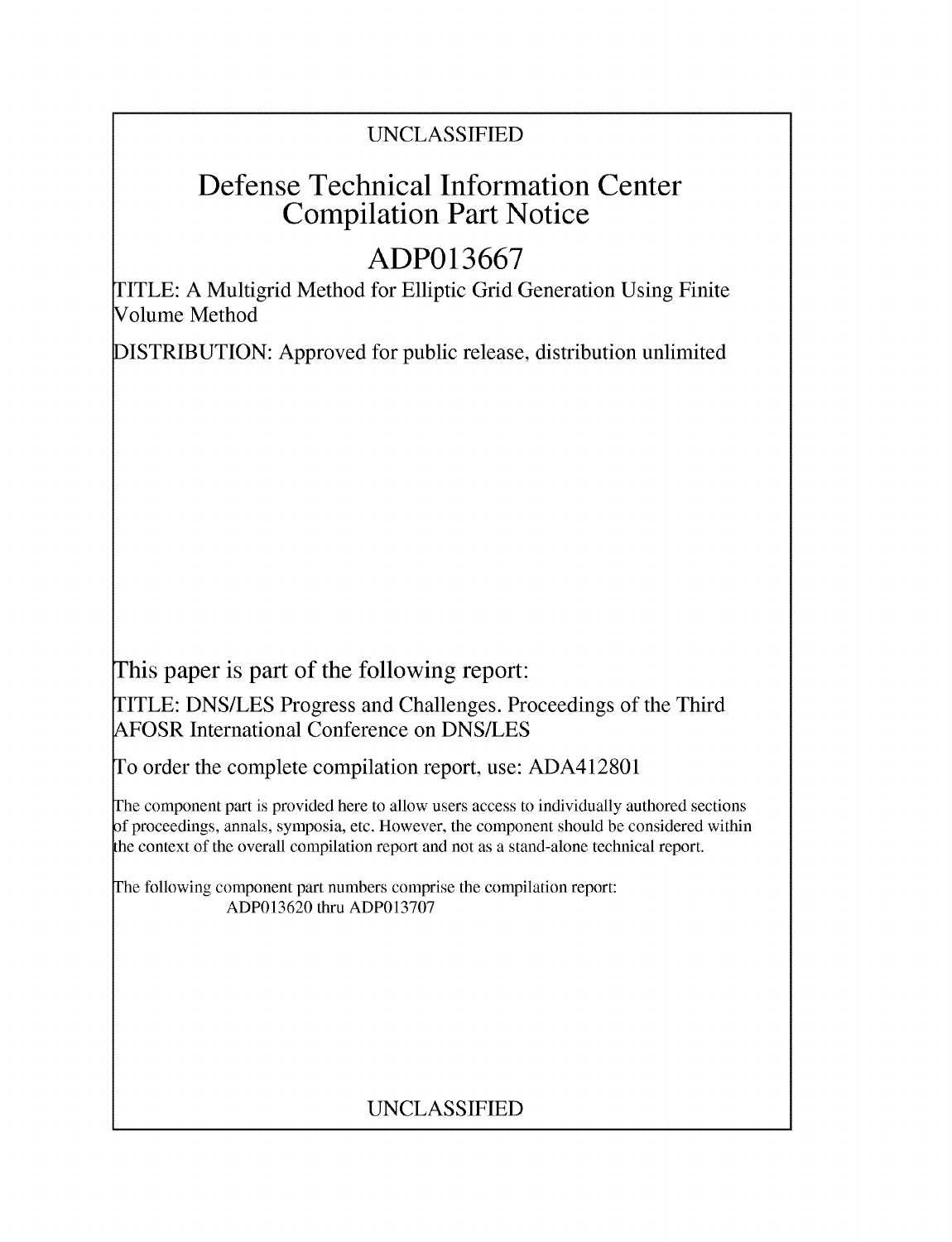### **A** MULTIGRID METHOD FOR ELLIPTIC GRID **GENERATION USING FINITE VOLUME** MEHTOD

SHENG LUO, CHAOQUNLIU, HAUSHAN *Department. of Mathematics, University of Texas at Arlington, Box 19409, Arlington, TX, U.S.A*

#### **1. INTRODUCTION**

Elliptic and hyperbolic partial differential equations are, at the heart of most mathematical models used in engineering and physics, giving rise to extensive computations. Often the problems that one would like to solve exceed the capacity of even the most powerful computers. On the other hand, the time required is too great to allow inclusion of advanced mathematical models in the design process. Also iterative processes for solving the algebraic equations arising from discretizing partial-differential equations are stalling numerical processes, in which the error has relatively small changes from one iteration to the next. The computer grinds very hard for very small or slow real physical effect with the use of too-fine discretization grids. In this case, in large parts of the computational domain, the mesh size is much smaller than the real scale of solution changes. In particular, convergence of iterative methods for elliptic grid generation based on non-linear grid generation equations is extremely slow.

For the above reason, the authors have worked on the improvement of the non-linear elliptic grid generation. In this paper, the Laplace equation and the algebraic transformation were presented for the domains in 2D and 3D physical space. The second order finite difference scheme was used for the discretization of the grid generating equations. The linear system is solved by the ADI method and the convergence was accelerated by the multigrid FAS scheme. The performance characteristic of the algorithm was discussed and illustrations were made.

#### 2. 2D AND **3D** ELLIPTIC GRID **GENERATION**

The elliptic grid generation method used in this paper is based on the use of a composite mapping [1]. It is a composition of an algebraic transformation and an elliptical transformation based on Laplace equations. The algebraic transformation is a differential one-to-one mapping from computational space onto a parameter space. The parameter space and the computational space are unit squares. The algebraic transformation will only depend on the prescribed boundary grid point distribution. The control functions are defined based on the algebraic transformation. The elliptical transformation is a differential one-to-one mapping from parameter space onto the physical domain. The elliptical transformation depends only on the shape of the domain and is independent of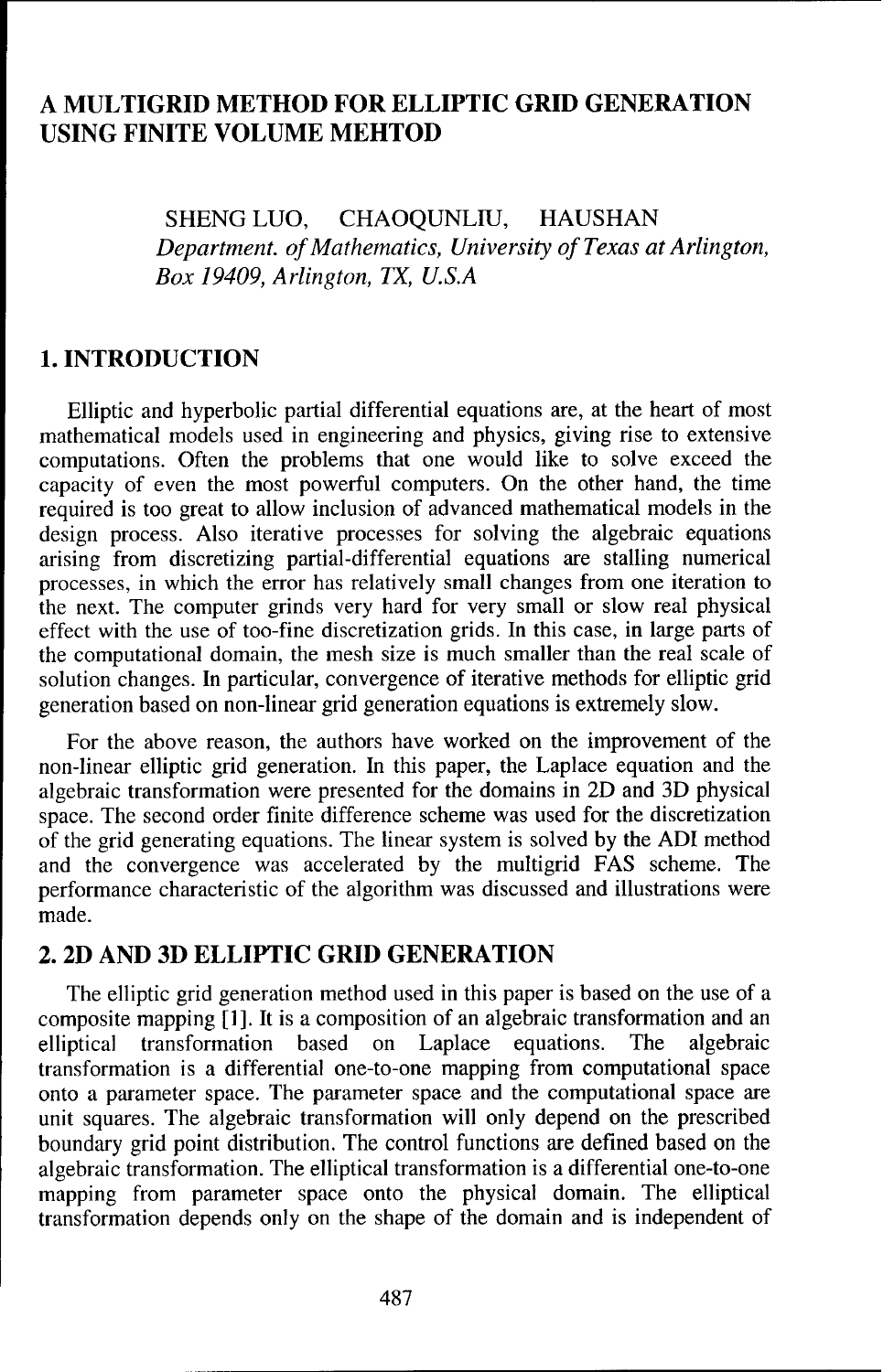#### 488 SHENG LUO, CHAOQUN LIU, HAU SHAN

the prescribed boundary grid point distribution. The composition of these two mappings defines the interior grid point distribution and is a differentiable and one-to-one for 2D domains and surfaces and, probably, also for 3D domains.

#### 2.1 Grid Generation Equations

For 2D problem, the grid generating system of elliptic partial differential equations are as follow:

$$
Px_{\xi\xi} + 2Qx_{\xi\eta} + Rx_{\eta\eta} + Sx_{\xi} + Tx_{\eta} = 0
$$
 (1)

Where

$$
P = (x_{\eta}, x_{\eta}), Q = -(x_{\xi}, x_{\eta}), R = (x_{\xi}, x_{\xi}),
$$
  
\n
$$
S = PP_{11}^{1} + 2QP_{12}^{1} + RP_{22}^{1}, T = PP_{11}^{2} + 2QP_{12}^{2} + RP_{22}^{2}
$$
\n(2)

The control functions are given by

$$
P_{11} = -T^{-1} \begin{pmatrix} s_{\xi\xi} \\ t_{\xi\xi} \end{pmatrix} P_{12} = -T^{-1} \begin{pmatrix} s_{\xi\eta} \\ t_{\xi\eta} \end{pmatrix} P_{22} = -T^{-1} \begin{pmatrix} s_{\eta\eta} \\ t_{\eta\eta} \end{pmatrix}
$$
(3)

and the matrix T is defined as  $T = \begin{bmatrix} s_{\xi} & s_{\eta} \\ t_{\xi} & t_{\eta} \end{bmatrix}$ 

The six coefficients of the vectors

 $P_{11} = (P_{11}^1, P_{11}^2)^T$ ,  $P_{12} = (P_{12}^1, P_{12}^2)^T$  and  $P_{22} = (P_{22}^1, P_{22}^2)^T$  are called the control functions. The two algebraic equations that define the transformation are given by

$$
s = s_{E_1}(\xi)(1-t) + s_{E_2}(\xi)t
$$
\n(4)

and 
$$
t = t_{E_1}(\eta)(1 - s) + t_{E_2}(\eta)s
$$
 (5)

The 3D grid generating system is too complicated to describe here. It can be found in [1].

#### 2.2 Discretization Method

Let's use 2D case as an example and consider a uniform rectangular grid of size  $(N+1)(M+1)$  defined as  $\zeta_{i,j} = \zeta_i = i/N$ ,  $\eta_{i,j} = \eta_i = j/M$ ,  $i = 0...N$ ;  $i = 0...M$ .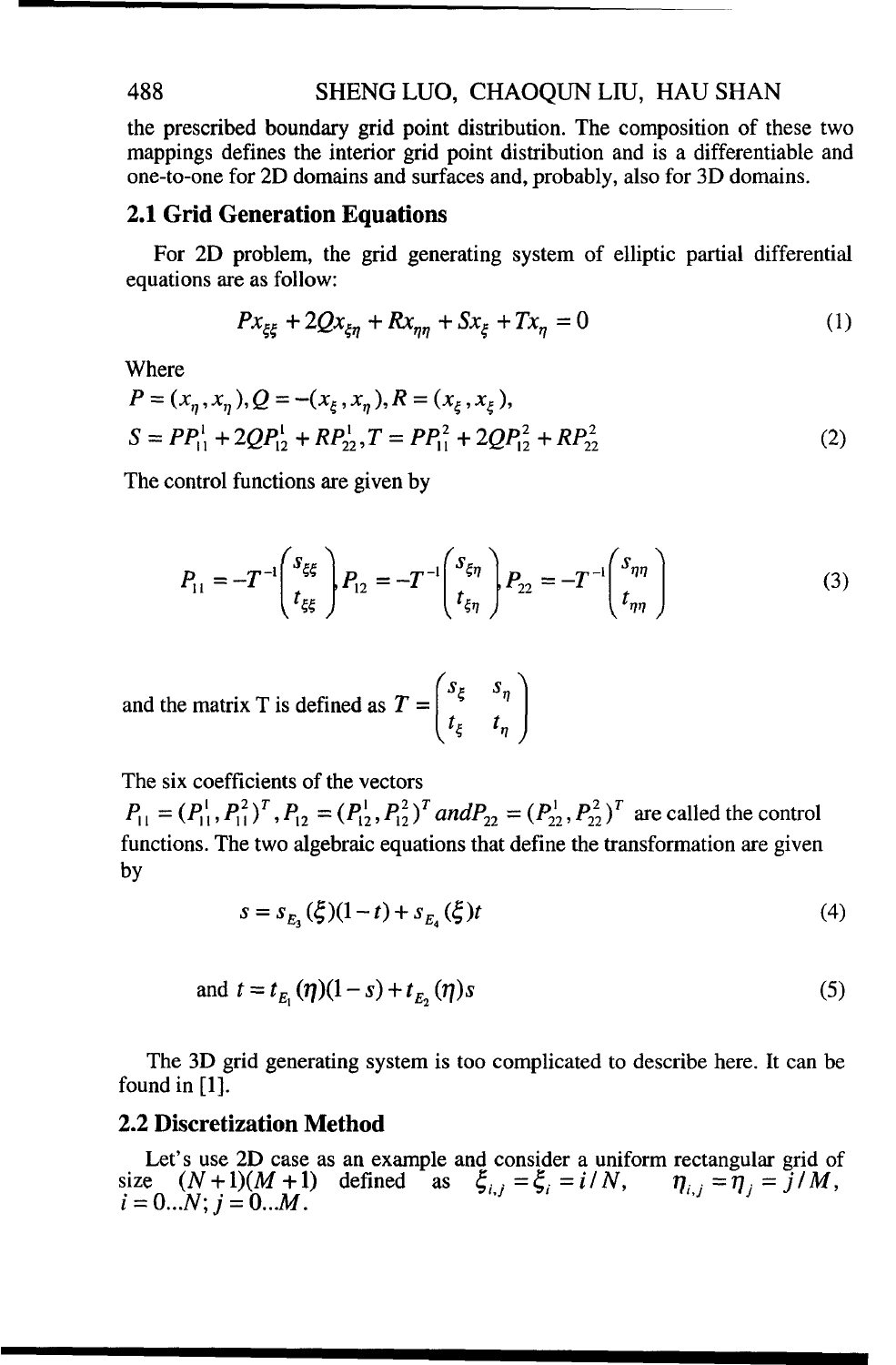Let  $X_{i,j}$  be prescribed on the boundary of this grid. We are going to compute  $X_{i,j}$  in the interior of the computational grid based on the solution of the Poisson system defined by Eq. 1.

The solution of this system of nonlinear elliptical equations is obtained by Picard iteration.

$$
P^{k-1}\mathbf{x}^{k}_{\xi\xi} + 2Q^{k-1}\mathbf{x}^{k}_{\xi\eta} + R^{k-1}\mathbf{x}^{k}_{\eta\eta} + S^{k-1}\mathbf{x}^{k}_{\xi} + T^{k-1}\mathbf{x}^{k}_{\eta} = 0,
$$
  
Where,  $P^{k-1} = (\mathbf{x}^{k-1}_{\eta}, \mathbf{x}^{k-1}_{\eta}), Q^{k-1} = -(\mathbf{x}^{k-1}_{\xi}, \mathbf{x}^{k-1}_{\eta}), R^{k-1} = (\mathbf{x}^{k-1}_{\xi}, \mathbf{x}^{k-1}_{\xi}),$   
 $S^{k-1} = P^{k-1}P^{1}_{11} + 2Q^{k-1}P^{1}_{12} + R^{k-1}P^{1}_{22}, T^{k-1} = P^{k-1}P^{2}_{11} + 2Q^{k-1}P^{2}_{12} + R^{k-1}P^{2}_{22}.$ 

The six control functions  $P_{11}^1$ ,  $P_{12}^1$ ,  $P_{22}^2$ ,  $P_{11}^2$ ,  $P_{12}^2$ ,  $P_{22}^2$  are computed according to the equations given by Eq.2 and by applying second order central difference schemes for the discretizations of  $s_{\xi\xi}$ ,  $s_{nn}$ ,  $s_{\xi n}$ ,  $t_{\xi\xi}$ ,  $t_{nn}$ ,

$$
t_{\xi\eta}, s_{\xi}, s_{\eta}, t_{\xi}, t_{\eta}
$$

The arc length normalized variables  $(s_{i,j}, t_{i,j})$  at the boundary are computed as follows:

• Compute the distance *(l)* between succeeding points at the each boundary.

• Define the length of the edge  $(L)$  along each boundary as the sum of the distances between succeeding points along that boundary.

 $\bullet$  The normalized distance (d) between succeeding points is then given by *IIL*.

• The arc length normalized variables  $s_{i,j}$  and  $t_{i,j}$  at the boundary are defined by

$$
s_{0,j} = 0, \t s_{N,j} = 1, \t j = 0...M, \t t_{i,0} = 0, \t t_{i,M} = 1, \t i = 0...N,
$$
  
and 
$$
s_{i,0} = s_{i-1,0} + d_{i,0}, \t s_{i,M} = s_{i-1,M} + d_{i,M}, \t i = 1...N,
$$

$$
t_{0,j} = t_{0,j-1} + d_{0,j}, \t t_{N,j} = t_{N,j-1} + d_{N,j}, \t j = 1...M.
$$

The arc length normalized variables  $(s_{i,j}, t_{i,j})$  in the interior of the grid are computed according to the algebraic straight-line transformation given by Eq.(3) and (4). Simultaneously solving the two linear algebraic equations yields  $(s_{i,j},t_{i,j})$ .

$$
s_{i,j} = s_{i,0} (1 - t_{i,j}) + s_{i,M} t_{i,j}, \quad t_{i,j} = t_{0,j} (1 - s_{i,j}) + t_{N,j} s_{i,j},
$$

at each node  $(i, j) \in (1...N - 1;1...M - 1)$ 

The steps for an iteration to improve the current approximation  $x^{k-1}$  is as follows:

• The coefficients  $P^{k-1}, Q^{k-1}, R^{k-1}, S^{k-1}, T^{k-1}$  are computed by applying central difference schemes for the discretization of  $x_{\varepsilon}^{k-1}$  and  $x_{n}^{k-1}$ . The six control functions remain unchanged during the iterative process.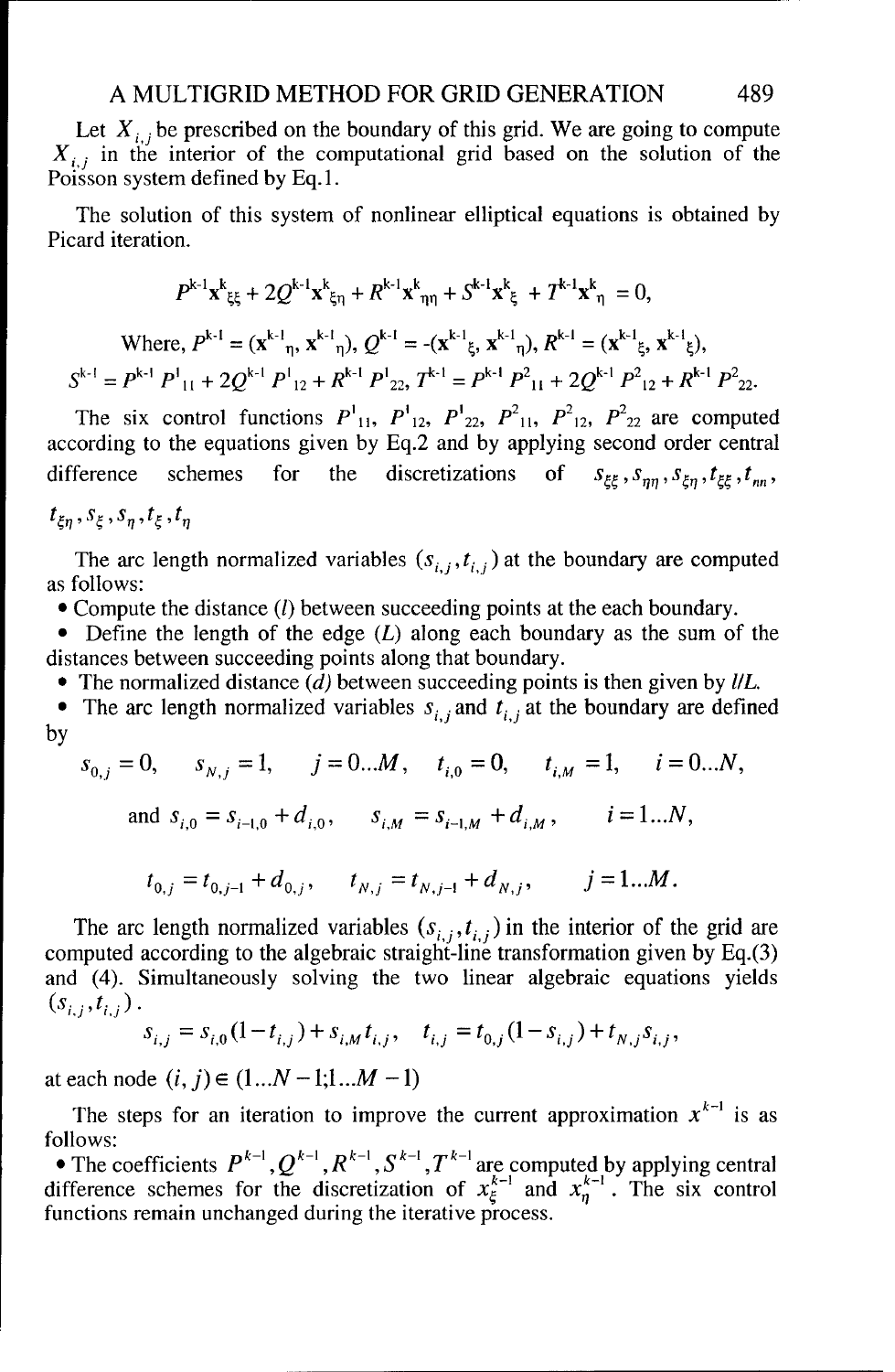#### 490 SHENG LUO, CHAOQUN LIU, HAU SHAN

• Using central difference schemes to discretize  $x_{\xi\xi}^k$ ,  $x_{nn}^k$ ,  $x_{\xi}^k$ ,  $x_n^k$ . The discretization of the mixed derivative using central difference schemes is done in a way described in [2].

• We then obtain a linear system of equations for the unknowns  $x_{i,j}^{k}$ ,  $i = 0...N$ ;  $j = 0...M$  with Dirichlet boundary conditions. A Multigrid solver is used to solve this linear system. The solver is called twice to compute the two components  $x_{i,j}^k$  and  $y_{i,j}^k$ .

The initial approximation  $x^0$  is obtained by an algebraic grid generation. The above iterative process is repeated until a required approximation to the solution has been obtained.

The discretization method for 3D problem can also be found in [1].

#### **3. FINITE DIFFERENCE AND** FINITE **VOLUME** METHOD

In this paper, the second order finite difference scheme was used to discretize the equations and the boundary conditions. For 2D problem, Eq. (1) becomes:

$$
P \frac{x_{i+1,j} - 2x_{i,j} + x_{i-1,j}}{\Delta x^2} + 2Q \frac{-x_{i-1,j} - x_{i+1,j} - x_{i,j-1} - x_{i,j+1} + x_{i+1,j+1} + x_{i-1,j-1} + 2x_{i,j}}{2\Delta x \Delta y}
$$
  
+ 
$$
R \frac{x_{i,j+1} - 2x_{i,j} + x_{i,j-1}}{\Delta y^2} + S \frac{x_{i+1,j} - x_{i-1,j}}{2\Delta x} + T \frac{x_{i,j+1} - x_{i,j-1}}{2\Delta y} = 0
$$

Grids obtained by the nonlinear elliptic Poisson grid generation system defined by Eq.(1) are grid folding free and have an excellent interior gird point spacing distribution. However, the computed grids are in general not orthogonal at the boundary, but we need grids to be orthogonal at the boundary, especially for Navier-Stokes computations. The orthogonality of the gird in a boundary layer is often desired.

The  $s$  coordinate in parameter space  $P$  satisfies the linear second-order elliptic equation  $(Ja^{11}S_{\xi} + Ja^{12}S_{n})_{\xi} + (Ja^{12}S_{\xi} + Ja^{22}S_{n})_{n} = 0$ . The t coordinate is obtained in the same way. A finite-volume cell-centered nine-poin stencil approach is used to obtain the discretized equations for boundary orthogonality of 2D problem and seven-point stencil for that of 3D problem.

#### 4. MULTIGRID **TECHNIQUE**

As we know, Gauss-Seidel relaxation for solving Eq.6 typically stalls after a few iterations. This is because Gauss-Seidel, though effective for high-frequency errors components, has very little effect on low-frequency components. Multigrid capitalizes on this "smoothing" property of Gauss-Seidel by visiting coarser grids to resolve smooth errors. But the regular multigrid correction scheme is only valid for linear problem. In order to accommodate the nonlinearities in Eq.6, we applied the Full Approximation Scheme (FAS) version of multigrid with bilinear interpolation and full weighting of residuals and approximations.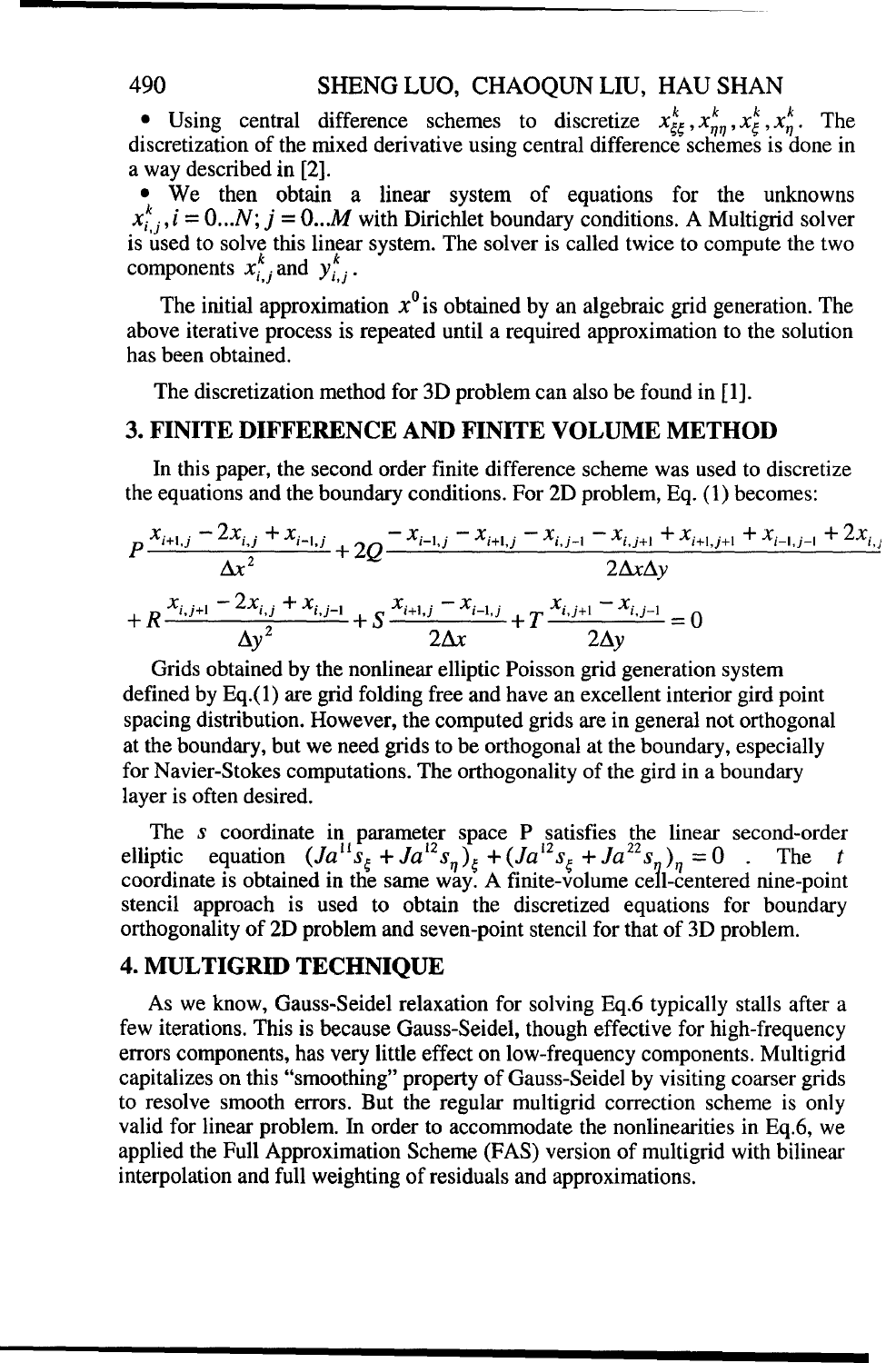#### A MULTIGRID METHOD FOR GRID GENERATION 491

#### 4.1. Full Approximation Scheme **(FAS)**

In non-linear problem, the difference  $L_h u_h - L_h u_h$  can no longer be replaced by  $L_h v_h$ , where  $v_h$  is the truncation error on fine grid. Hence, we introduce a new coarse grid variable  $u_{2h}$  defined as  $u_{2h} = I_h u_h + v_{2h}$ , where  $I_h$  represents a so-called restriction operator which interpolates fine grid solution variables to the coarse grid and  $v_{2h}$  is the truncation error<sub>2h</sub>on coarse grid. The coarse grid equation can be written as  $L_{2h}u_{2h}-L_{2h}l_{h}u_{h}=-l_{h}^{2n}r_{h}$ ,  $I_{h}^{2n}$  represents the restriction operator which transfers residuals from fine to coarse grids and  $r<sub>h</sub>$  is the residue on fine grid. The operators  $\overline{I}_h^{2n}$  may in principle be different from each other.

It is useful to rewrite the above equation as:

$$
L_{2h}\overline{u}_{2h} = S_{2h}, \text{ where } S_{2h} = L_{2h}\overline{I}_{h}^{2h}\overline{u}_{h} - I_{h}^{2h}r_{h}.
$$

In this form, the coarse gird equation is seen to take on a similar structure to the original fine grid equation, with a modified source term. This enables us to use similar techniques for solving both the coarse and fine grid problems. Once the coarse grid equations have been solved, either exactly or approximately, the fine grid variables are updated as:

$$
\overline{u}_h^{new} = \overline{u}_h^{old} + I_{2h}^h(\overline{u}_{2h}^{new} - \overline{I}_h^{2h} - \overline{u}_h^{old})
$$

which can also be written as  $\overline{u}_h^{new} = \overline{u}_h^{old} + I_{2h}^{h}v_{2h}$ .  $I_{2h}^{h}$  is called interpolation operator.

The FAS method is carried out in the following steps. [4]

- \* Restrict the current approximation and its fine-grid residual to the coarse grid:  $r_{2h} = I_h^{2h} (f_h - L_h (v_h))$  and  $v_{2h} = I_h^{2h} v_h$ , where  $f_h$  is the right-hand term of
- Solve the coarse-grid problem  $L_{2h}(u_{2h}) = L_{2h}(v_{2h}) + r_{2h}$ .
- Compute the coarse-grid approximation to the error:  $e_{2h} = u_{2h} v_{2h}$ .

• Interpolate the error approximation up to the fine grid and correct the current fine-grid approximation:  $v_h - v_h + I_{2h}^h e_{2h}$ , where h: the mash space on finest grid, 2h: the mesh space on coarse grid.

#### 4.2. The Solver for Linear Systems

The linear systems were solved by applying *alternating direction implicit* methods (ADI). The basic idea for ADI method is as follows: a complete iteration consists of two scans. The first scan goes from the smallest index number to the largest one from one row to the other followed by the same in the column direction. The second scan is almost the same as the first one, except for going from the largest index number to the smallest one. This method can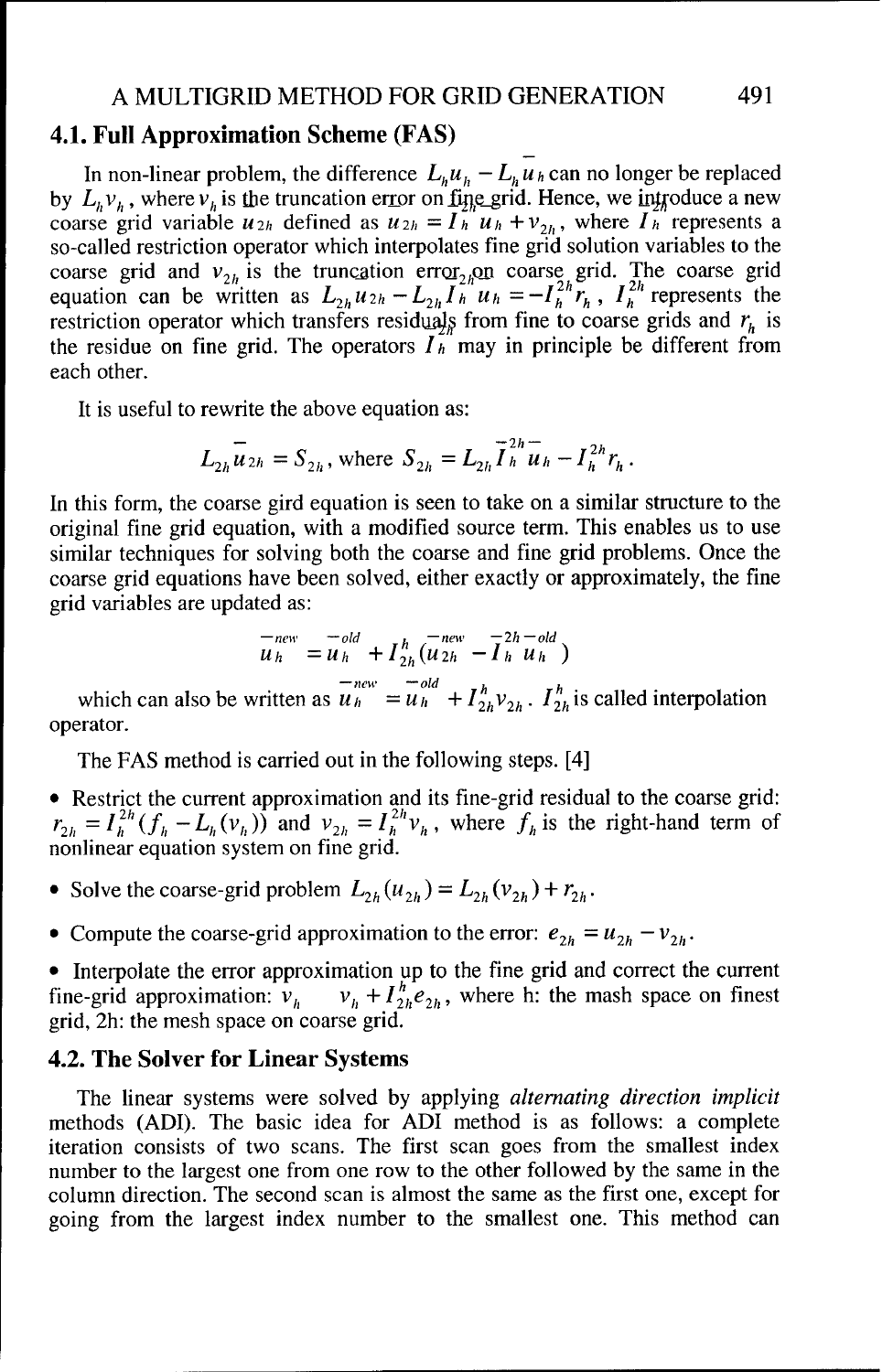#### 492 SHENG LUO, CHAOQUN LIU, HAU SHAN

increase the convergence rate at the cost of some complication in the computational algorithm. [3]

To illustrate the advantage of FAS method, the author compared ADI method with FAS and ADI method.

#### 5. ILLUSTRATIONS

#### **5.1.** For **2-D** Case

In Fig. 2(a), the body-fitted C-grid around a NACA 0012 airfoil is displayed. The close-up of mesh near the airfoil is shown in Fig. 2(b) where grids are orthogonal at the boundaries. The mesh is clustered near the wall in the wallnormal direction  $(\eta)$  as well as in the vicinity of the leading and trailing edge of the airfoil in the direction parallel to the wall  $(\xi)$ . The grid contains 769 points in the  $\xi$  direction and 129 points in the  $\eta$  direction.

As seen in the figures, the grid generated is grid folding free and the interior grid point distribution is a good reflection of the prescribed boundary grid point distribution. The initial grid is obtained with algebraic grid generation and is required as the initial solution for the non-linear elliptical Poisson system. The final grid is independent of the initial grid. The quality of the initial grid is unimportant and severe grid folding of the initial grid is allowed.

Fig. 3. shows the Log (residue) vs. Work Units of the ADI and the multigrid method for 2D case. From the figure, the multigrid method reduced the residue significantly, which is faster than the ADI method for the above problem. The multigrid method saves at least 23 times in CPU times (or work unit) than the ADI method.

#### 5.1. For **3-D** Case

The geometry of the delta wind, taken from the experimental work of Rieley & Lowson (1998), is shown in Fig. 4. The sweep angle denoted by A is **85'** and the leading-edge angle denoted by  $\sigma$  is 30°. The chord length is taken as the characteristic length L, such that the non-dimensional chord length is  $c = 1.0L$ . The non-dimensional thickness of the delta wing is  $h = 0.024L$ .

In Fig.5, the grids around the delta wind are being shown. The mesh is H-type in the meridian section and C-type in the cross section. The grids are orthogonal on the delta wing surface. The meshes are  $129 \times 65 \times 65$ , where the sequence of numbers is corresponding to the axial, the spanwise and the wall-normal direction, respectively.

Fig. 6. shows the Log (residue) vs. Work Units of the ADI and the multigrid method for 3D case. Great improvement of convergence speed can also been seen from this figure, although it is not as apparent as that in 2D case. The multigrid method saves at least 2 times in CPU times (or work unit) than ADI method.

#### 6. CONCLUSIONS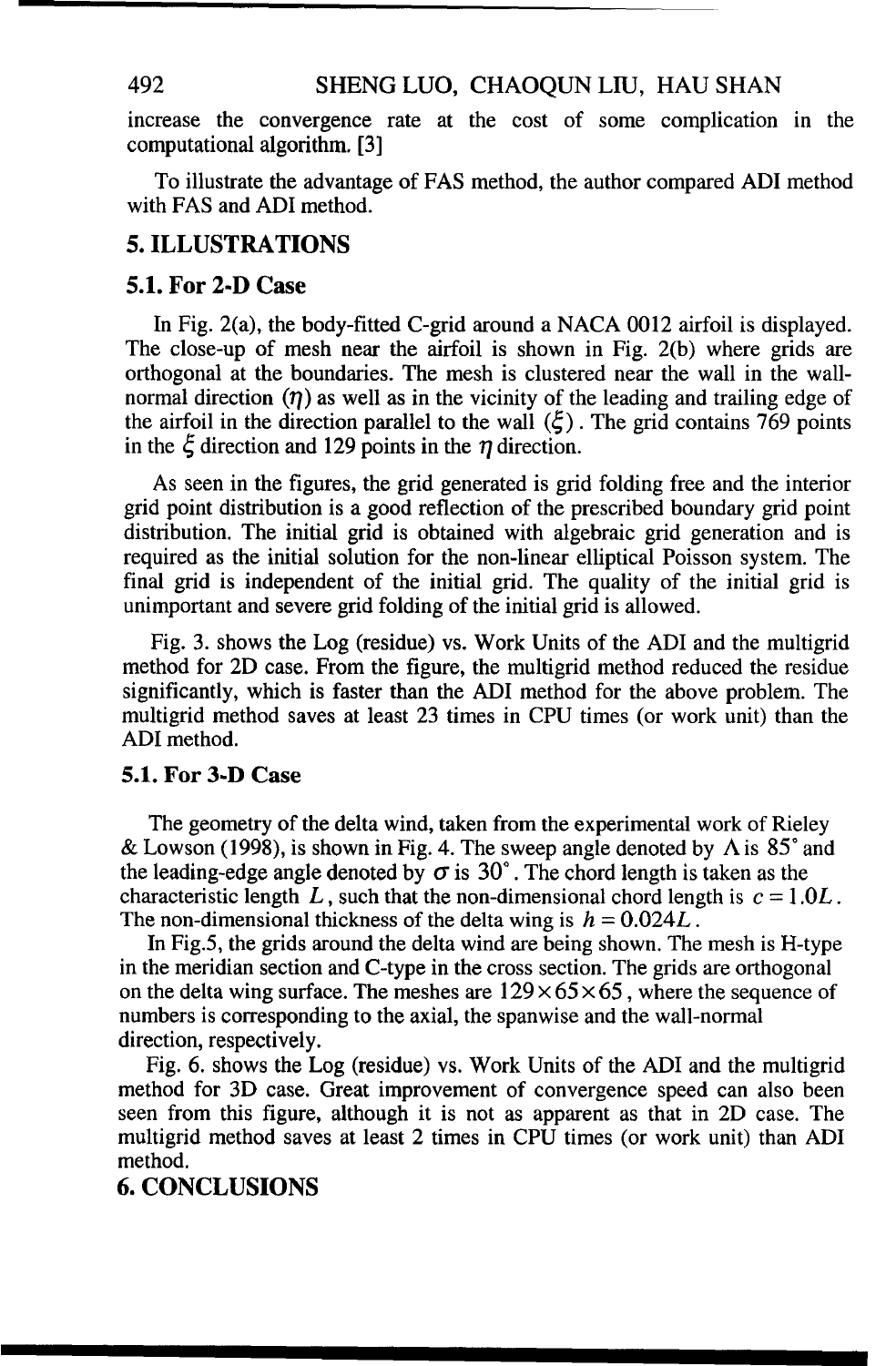#### A MULTIGRID METHOD FOR GRID GENERATION 493

The Multigrid method is applied to elliptic partial differential equations. As seen from the illustrations, convergence of the 2D and 3D elliptic grid generation problems is greatly improved by using the multigrid solver, although convergence of three dimensional elliptic grid generation is still not fast enough and need to be improved. Second order central difference schemes used for discretizing the grid generation equations are close to the exact differentiation and provide better grid point distribution.

#### References

[1] **S.** P. Spekreuse, *Elliptic Grid Generation Based on Laplace Equations and Algebraic Transformations,* Journal of Computational Physics 118, 38-61, 1995. [2] Dale A. Anderson, Johe C. Tannehill, *Computational Fluid Mechanics and Heat Transfer,* Hemisphere Publishing Corporation, 1984.

[3] William F. Ames, *Numerical Methods for Partial Differential Equations,* Third Edition, Academic Press, New York, 1992.

[4] William L. Briggs, Van Emden Henson and Steve F. McCormick, A Multigrid Tutorial, Second Edition, Siam, 2000



Computational space C Parameter space P Domain D

FIG. 1. Transformation from computational  $(\xi, \eta)$  space to a domain D in Cartesian  $(x, y)$  space.



FIG. 2. C-grid around a NACA 0012 airfoil